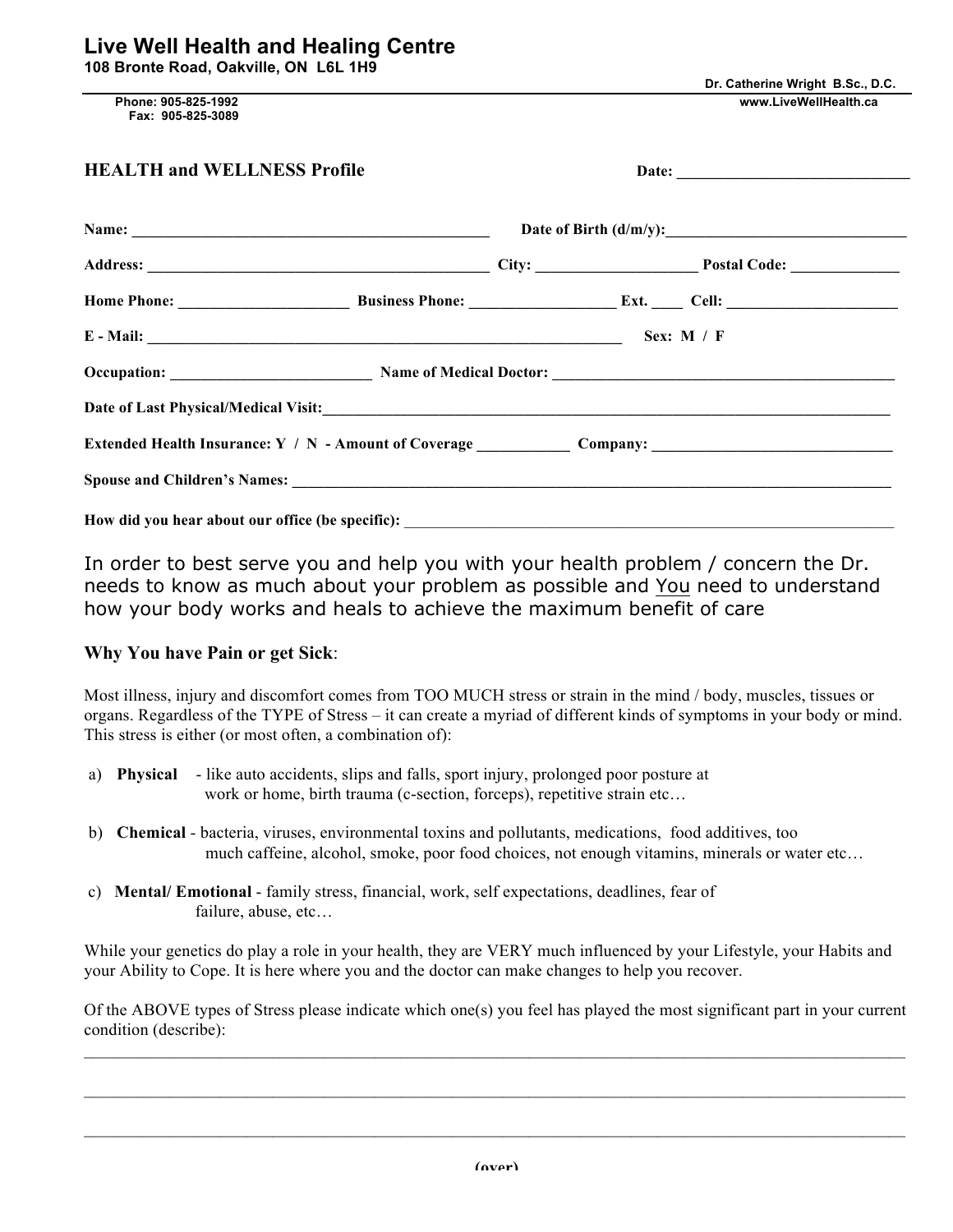## **What does the Dr. Do to help?**

It is important for you to understand that **your body** does **ALL** the actual healing. The Doctor of Chiropractic simply facilitates this process by restoring proper function and reducing stress in your body. The brain, spine and nervous system connect and control / coordinate ALL other body systems (muscles, heart, liver, digestion, immunity etc…) and body functions. The doctor will be assessing your spine and nervous system for stress and body dysfunction.

At **Live Well Health and Healing**, we use **three revolutionary and effective** chiropractic methods to help restore your health.

**NSA ( Network Spinal Analysis)** – a very gentle, light touch Body / Mind technique that allows your body to spontaneously release built up tension and stress, and develop new physiological strategies for better healing. This is accomplished through specific gentle contacts at the base of your neck and spine (usually done while you lay face down comfortably) that entrains your brain on how to use your own breath and how to physically unwind the stress and tension stored in the spine, muscles, joints, ligaments and organs. **Your breath triggers your own healing**.

**KST ( Koren Specific Technique)** – a simple system of assessing where and when the body and nervous system needs adjustment by a gentle tapping to specific points on the body, via the Arthostim adjusting instrument. The doctor checks and challenges your body and organs, and then with a gentle "tapping" adjustment, **resets the brain and nerves** to reestablish healthy body function and eliminate faulty **"Stress Programs"** that are decreasing your health and vitality. It is very much like "rebooting" your computer to allow Healing to occur **NATURALLY,** from inside out.

**ACT (Activator Technique)** – a gentle technique that aligns the vertebrae and removes nerve irritation with the use of an instrument called the activator.

## **Examination and Programs of Care:**

The doctor will examine how well your body moves, your muscle strength, Brain – Body balance, co-ordination and your posture. She will also assess, with our computer scanner, the amount of stress in the nerves that feed inside your body to the organs, tissues, and the postural muscles, looking for tension and imbalances.

Based on her findings and your desired level of health improvement, a program will be created to accomplish your health care goals.

**1) Acute Care Program** – a very short, but frequent schedule of visits designed to make the most rapid improvement in your health. It is for anyone that is suffering from significant (acute or chronic) injury, illness or pain. It is usually for

 **4 to 8 weeks** in duration and followed by a complete re-examination to determine your progress, and if further care is warranted. It may incorporate adjustments, exercise and nutritional advice, detox or allergy elimination procedures.

**2) Wellness Care Program –** a less intense, but longer duration schedule of care designed to correct underlying functional health problems, long term correction of chronic spinal issues and weaknesses, improve overall state of health and immune system, prevent pre-mature aging, and promote longevity and energy. It is for anyone who desires true lasting correction for their health problem and recognizes the importance of prevention / maintenance. It is also for people who are fundamentally well and generally asymptomatic, but wish to enhance their overall Health and Wellbeing. The duration of care is generally **6 – 12 months**. It may incorporate all the procedures of the Acute Care Program, but will focus more on your own abilities to heal and gives you the tools to develop **Lifetime Wellness Habits**. Exercise, nutrition, Self Awareness breathing techniques and life goal setting are heavily promoted in this program.

**Based on the above Program descriptions, which Level of Care most fits your situation and goals for health improvement (please indicate below)**

 **Acute Care \_\_\_\_\_\_ Wellness Care \_\_\_\_\_\_**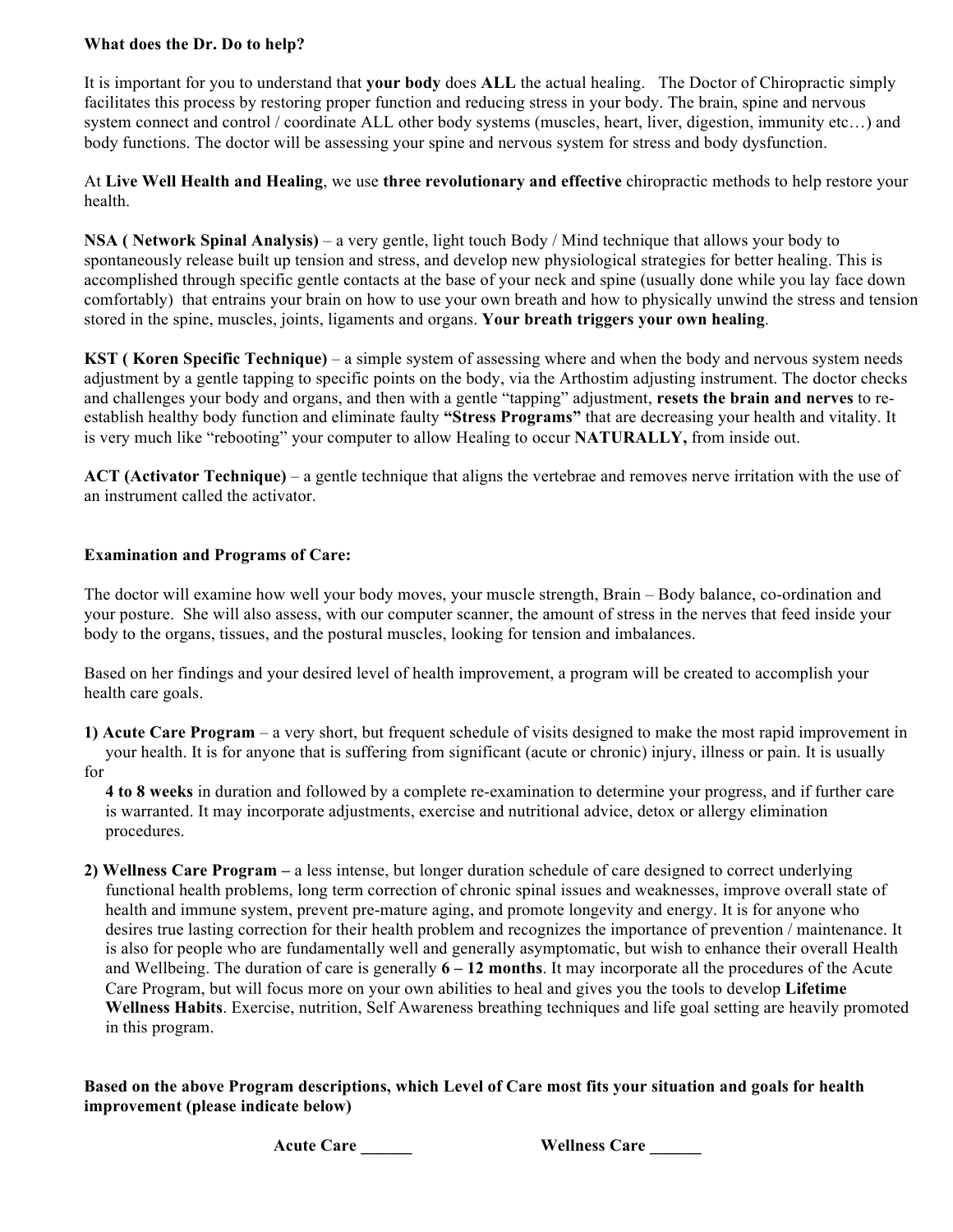| Please LIST your main Health /Life Complaints / Concerns:                                                                                                                   | stiff and tight                                             | 222                         |  |
|-----------------------------------------------------------------------------------------------------------------------------------------------------------------------------|-------------------------------------------------------------|-----------------------------|--|
| 1.<br>dull and aching<br>2.                                                                                                                                                 |                                                             | $^{+++}$                    |  |
| $\overline{\phantom{a}}$ burning<br>3.<br>stabbing/sharp                                                                                                                    |                                                             | XXX                         |  |
| 4.<br>pins and needles                                                                                                                                                      |                                                             | 111                         |  |
| Which of the ABOVE is your Primary Reason for seeing us?                                                                                                                    | numbness<br>throbbing                                       | <br>$==$<br><<              |  |
| ,我们也不会有什么。""我们的人,我们也不会有什么?""我们的人,我们也不会有什么?""我们的人,我们也不会有什么?""我们的人,我们也不会有什么?""我们的人                                                                                            |                                                             |                             |  |
| Has this occurred before: $Y/N$ Family history of similar problem: $Y/N$                                                                                                    |                                                             |                             |  |
| If you suffer pain, is it (check): constant _______ or intermittent _____                                                                                                   |                                                             |                             |  |
|                                                                                                                                                                             |                                                             |                             |  |
|                                                                                                                                                                             |                                                             |                             |  |
| Problem/Condition interferes with (circle all that apply): work / sleep / social life / eating / family life / recreation<br>Is your problem/condition getting worse: Y / N |                                                             |                             |  |
| Other Health Professionals consulted (circle): Family MD / Specialist / Chiropractor / Massage / Naturopath / Other                                                         |                                                             |                             |  |
| Other Health Concerns (please check ALL that apply):                                                                                                                        |                                                             | Dizziness / Lightheadedness |  |
| Headaches / Migraines<br>Digestion Lungs Heart Allergies                                                                                                                    |                                                             |                             |  |
| Hormonal (Endocrine) ______ Immune Weakness _______ Anxiety/Depression ________ Posture ______                                                                              |                                                             |                             |  |
| Fatigue / Low Energy _______ Sleep Issues ________ Fitness _________ Wt. Loss ______ Neurological Disease _____                                                             |                                                             |                             |  |
| The following questions are important to determine the degree stressors are contributing to your departure from health and<br>the creation of your symptoms and discomfort: |                                                             |                             |  |
| 1) Physical Stress - Please list below (eg. Childhood Falls, Sports Injuries, Car Accidents, Repetitive Tasks, Work Injuries, etc)                                          |                                                             |                             |  |
| <u> 1989 - Andrea Santana, amerikana amerikana amerikana amerikana amerikana amerikana amerikana amerikana amerika</u>                                                      |                                                             |                             |  |
| Circle those that apply:<br>Posture is poor:<br>at work $\ell$ at home $\ell$ while sitting $\ell$ while standing $\ell$ sleeping position $\ell$ driving                   |                                                             |                             |  |
| Physical back and/or neck and shoulder pain on:                                                                                                                             | sitting / standing / walking / sleeping / working / lifting |                             |  |
| Your weight is _________ lbs/Kg                                                                                                                                             |                                                             |                             |  |